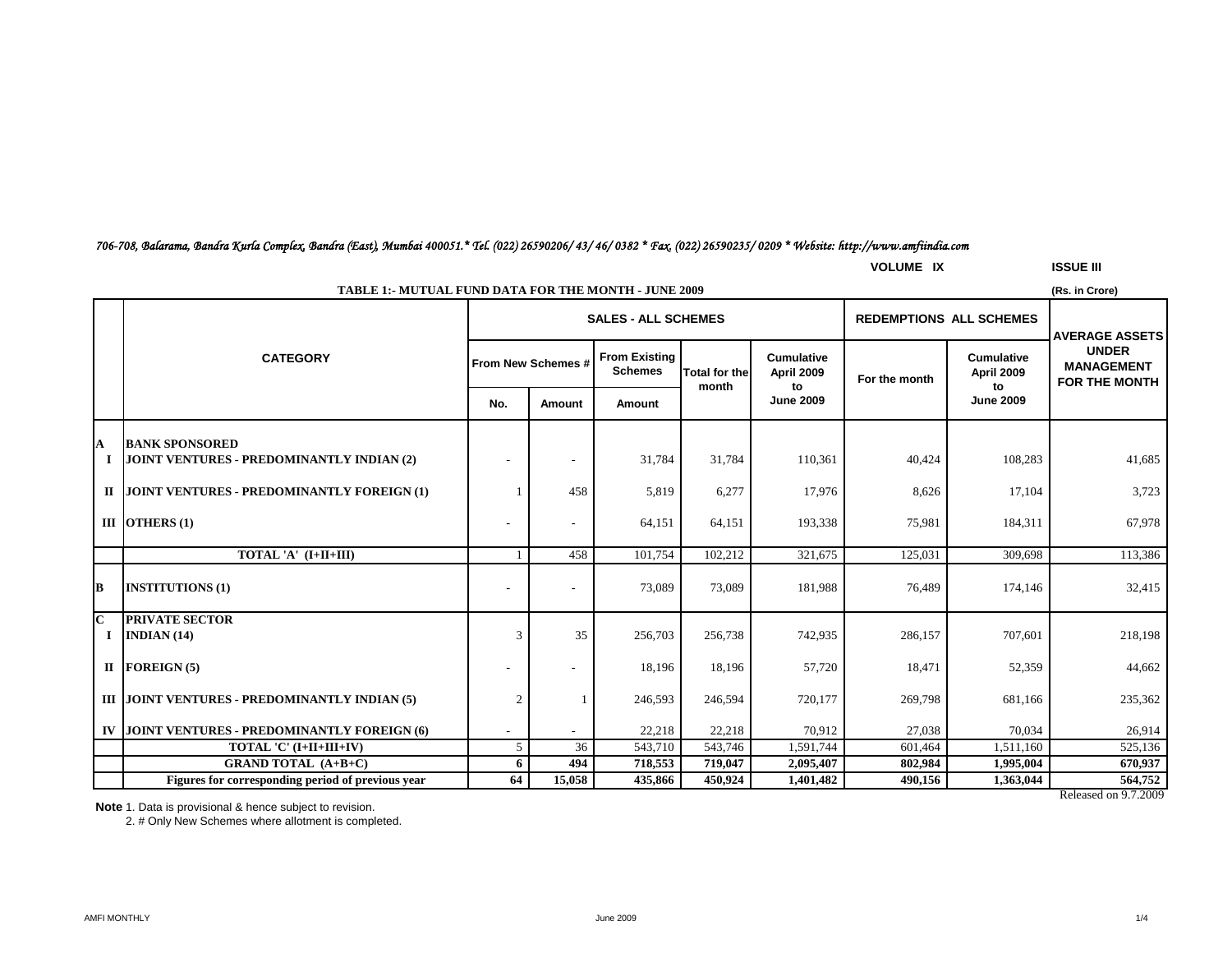#### **TABLE 2:- SALES DURING THE MONTH OF JUNE 2009 - TYPE AND CATEGORY WISE 2.1 \*NEW SCHEMES LAUNCHED (ALLOTMENT COMPLETED)**

|                                 | Open End             |        | <b>Close End</b>     |                 | <b>Interval Fund</b>     |        | <b>TOTAL</b>         |        |
|---------------------------------|----------------------|--------|----------------------|-----------------|--------------------------|--------|----------------------|--------|
|                                 | <b>No.of Schemes</b> | Amount | <b>No.of Schemes</b> | Amount          | <b>No.of Schemes</b>     | Amount | <b>No.of Schemes</b> | Amount |
| <b>INCOME</b>                   |                      | 459    |                      |                 |                          |        |                      | 459    |
| <b>IEQUITY</b>                  |                      | 10     |                      |                 |                          |        |                      | 10     |
| <b>BALANCED</b>                 |                      |        |                      | 25              |                          |        |                      | 25     |
| <b>LIQUID/MONEY MARKET</b>      |                      |        |                      |                 |                          |        |                      |        |
| <b>IGILT</b>                    |                      |        |                      | <b>.</b>        |                          |        |                      |        |
| <b>IELSS - EQUITY</b>           |                      |        |                      |                 |                          |        |                      |        |
| <b>IGOLD ETFS</b>               |                      |        |                      |                 |                          |        |                      |        |
| <b>OTHER ETFS</b>               |                      |        |                      |                 |                          |        |                      |        |
| <b>IFUND OF FUNDS INVESTING</b> |                      |        |                      |                 | $\overline{\phantom{a}}$ |        |                      |        |
| <b>OVERSEAS</b>                 |                      |        |                      |                 |                          |        |                      |        |
| <b>TOTAL</b>                    |                      | 469    |                      | 25 <sub>1</sub> |                          |        |                      | 494    |

### **\*NEW SCHEMES LAUNCHED :**

| <b>IOPEN END INCOME:</b>    | r Treasurv Advantage Fund: ICICI Prudential Medium Term Plan and Ultra Short Term Plan.<br><b>Baroda Pioneer ™</b> |  |  |  |  |
|-----------------------------|--------------------------------------------------------------------------------------------------------------------|--|--|--|--|
| <b>IOPEN END EQUITY:</b>    | <b>IEdelweiss Nifty Enhancer Fund</b>                                                                              |  |  |  |  |
| <b>ICLOSE END BALANCED:</b> | <b>Tata Smart Investment Plan 1 Scheme A and Scheme B</b>                                                          |  |  |  |  |

### **2.2 EXISTING SCHEMES**

|                                 |                      | Open End |                      | <b>Close End</b><br><b>Interval Fund</b> |                          |        | <b>TOTAL</b>         |         |
|---------------------------------|----------------------|----------|----------------------|------------------------------------------|--------------------------|--------|----------------------|---------|
|                                 | <b>No.of Schemes</b> | Amount   | <b>No.of Schemes</b> | Amount                                   | <b>No.of Schemes</b>     | Amount | <b>No.of Schemes</b> | Amount  |
| <b>INCOME</b>                   | 164                  | 135,934  | 176                  |                                          | 51                       | 18     | 391                  | 135,953 |
| <b>IEQUITY</b>                  | 245                  | 5,488    | 46                   |                                          |                          | 44     | 293                  | 5,532   |
| <b>BALANCED</b>                 | 30                   | 425      |                      |                                          |                          |        | 35                   | 425     |
| <b>LIQUID/MONEY MARKET</b>      | 57                   | 575,660  |                      |                                          |                          |        | 57                   | 575,660 |
| <b>IGILT</b>                    | 34                   | 523      |                      |                                          |                          |        | 34                   | 523     |
| <b>IELSS - EQUITY</b>           | 35                   | 141      | 12                   |                                          |                          |        | 47                   | 141     |
| <b>GOLD ETF</b>                 |                      | 34       |                      |                                          |                          |        |                      | 34      |
| <b>OTHER ETFS</b>               |                      | 246      |                      |                                          |                          |        |                      | 246     |
| <b>IFUND OF FUNDS INVESTING</b> | 10                   | 39       |                      |                                          |                          |        | <b>10</b>            | 39      |
| <b>OVERSEAS</b>                 |                      |          |                      |                                          | $\overline{\phantom{0}}$ |        |                      |         |
| <b>TOTAL</b>                    | 593                  | 718,490  | 239                  |                                          | 53                       | 62     | 885                  | 718,553 |

Notes:The change in number of existing schemes is because of the maturity and reclassification of some of the existing schemes.

^ Amount mobilised by new plans launched under existing scheme.

### **2.3 TOTAL OF ALL SCHEMES**

|                                 | Open End             |         | <b>Close End</b>     |                          | <b>Interval Fund</b>     |        | <b>TOTAL</b>         |         |
|---------------------------------|----------------------|---------|----------------------|--------------------------|--------------------------|--------|----------------------|---------|
|                                 | <b>No.of Schemes</b> | Amount  | <b>No.of Schemes</b> | Amount                   | <b>No.of Schemes</b>     | Amount | <b>No.of Schemes</b> | Amount  |
| <b>INCOME</b>                   | 167                  | 136,393 | 176                  |                          | 51                       | 18     | 394                  | 136,412 |
| <b>IEQUITY</b>                  | 246                  | 5,498   | 46                   |                          |                          | 44     | 294                  | 5,542   |
| <b>BALANCED</b>                 | 30                   | 425     |                      | 25                       |                          |        | 37                   | 450     |
| <b>ILIQUID/MONEY MARKET</b>     | 57                   | 575,660 |                      |                          | $\overline{\phantom{0}}$ |        | 57                   | 575,660 |
| <b>IGILT</b>                    | 34                   | 523     |                      |                          | $\overline{\phantom{0}}$ |        | 34                   | 523     |
| <b>IELSS - EQUITY</b>           | 35                   | 141     | 12                   |                          | $\overline{\phantom{0}}$ |        | 47                   | 141     |
| <b>IGOLD ETF</b>                |                      | 34      |                      | $\overline{\phantom{0}}$ | $\overline{\phantom{0}}$ |        |                      | 34      |
| <b>OTHER ETFS</b>               | 12                   | 246     |                      |                          |                          |        | 12                   | 246     |
| <b>IFUND OF FUNDS INVESTING</b> | 10 <sup>°</sup>      | 39      |                      |                          |                          |        | 10                   | 39      |
| <b>OVERSEAS</b>                 |                      |         |                      | $\overline{\phantom{0}}$ | $\overline{\phantom{0}}$ |        |                      |         |
| <b>TOTAL</b>                    | 597                  | 718,959 | 241                  | 26                       | 53                       | 62     | 891                  | 719,047 |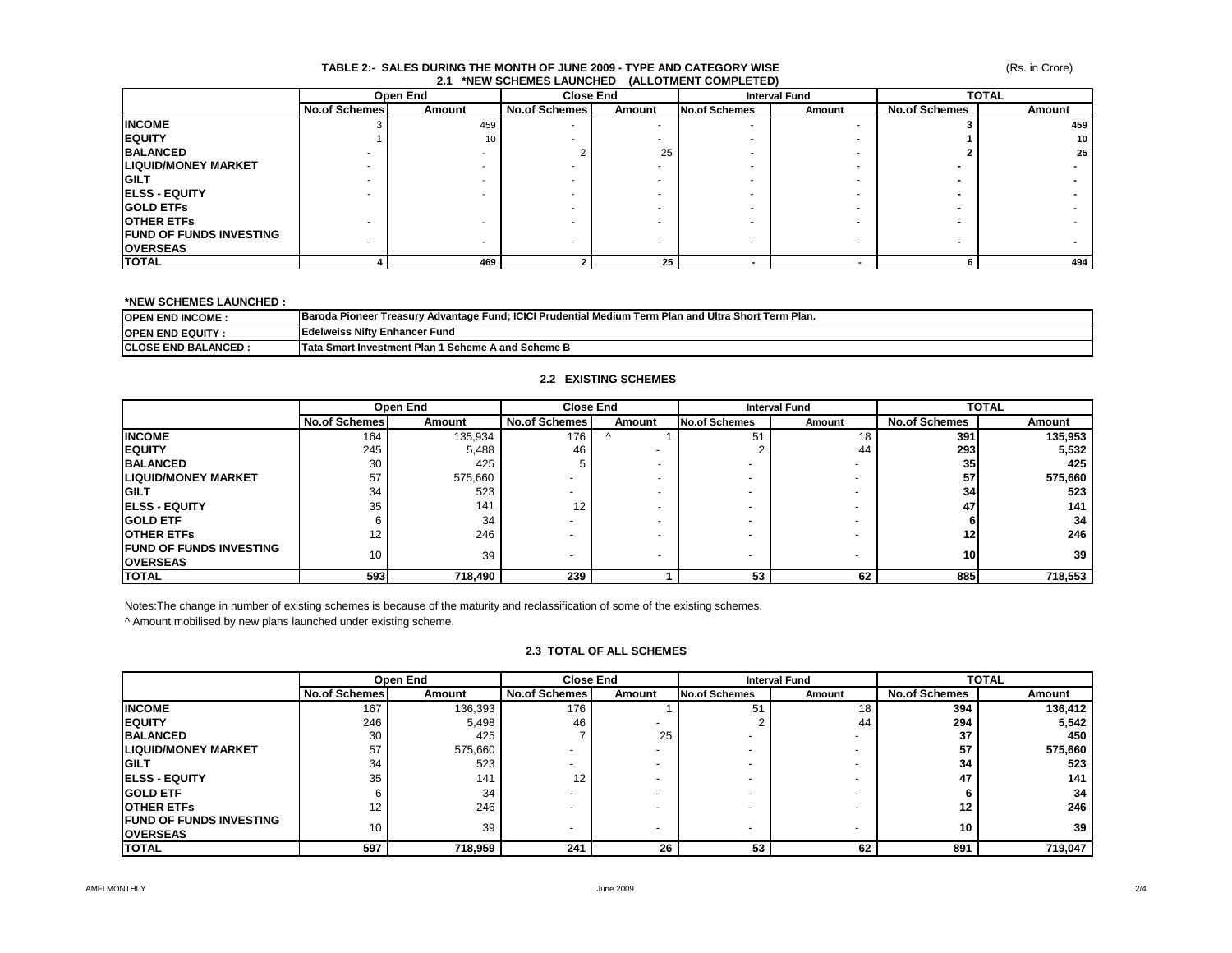### **Table 3:-**

# **REDEMPTIONS / REPURCHASES DURING THE MONTH OF JUNE 2009**

| <b>CATEGORY &amp; TYPE WISE</b><br>(Rs. in Crore) |          |                          |                      |              |                                               |                                                                         |                                                                                               |  |  |
|---------------------------------------------------|----------|--------------------------|----------------------|--------------|-----------------------------------------------|-------------------------------------------------------------------------|-----------------------------------------------------------------------------------------------|--|--|
|                                                   | Open End | <b>Close End</b>         | <b>Interval Fund</b> | <b>TOTAL</b> | Net Inflow /<br>(Outflow)<br>For<br>the Month | Net Inflow /<br>(Outflow)<br><b>Year to Date</b><br><b>Current Year</b> | Net Inflow /<br>For the I (Outflow)<br>For the<br><b>Year to Date</b><br><b>Previous Year</b> |  |  |
| <b>INCOME</b>                                     | 182,795  | 3,824                    | 814                  | 187,433      | (51, 021)                                     | 80,148                                                                  | 34,032                                                                                        |  |  |
| <b>IEQUITY</b>                                    | 3,859    | 188                      |                      | 4,049        | 1,493                                         | 3,200                                                                   | 2,205                                                                                         |  |  |
| <b>BALANCED</b>                                   | 392      | 17                       |                      | 409          | 41                                            | (66)                                                                    | 206                                                                                           |  |  |
| <b>LIQUID/MONEY MARKET</b>                        | 610,038  |                          |                      | 610,038      | (34, 378)                                     | 18,330                                                                  | 1,272                                                                                         |  |  |
| <b>IGILT</b>                                      | 543      |                          |                      | 543          | (20)                                          | (1, 212)                                                                | (695)                                                                                         |  |  |
| <b>IELSS - EQUITY</b>                             | 141      | 11                       |                      | 152          | (11)                                          | 106                                                                     | 848                                                                                           |  |  |
| <b>GOLD ETFS</b>                                  |          |                          |                      |              | 27                                            | 136                                                                     | 99                                                                                            |  |  |
| <b>OTHER ETFS</b>                                 | 200      |                          |                      | 200          | 46                                            | 54                                                                      | (222)                                                                                         |  |  |
| <b>FUND OF FUNDS</b><br><b>INVESTING OVERSEAS</b> | 153      | $\overline{\phantom{a}}$ |                      | 153          | (114)                                         | (293)                                                                   | 693                                                                                           |  |  |
| <b>TOTAL</b>                                      | 798,128  | 4,040                    | 816                  | 802,984      | (83,937)                                      | 100,403                                                                 | 38,438                                                                                        |  |  |

**Table 4:-**

## **ASSETS UNDER MANAGEMENT AS ON JUNE 30, 2009**

|                            | (Rs. in Crore) |                  |                      |              |                      |
|----------------------------|----------------|------------------|----------------------|--------------|----------------------|
|                            | Open End       | <b>Close End</b> | <b>Interval Fund</b> | <b>TOTAL</b> | % to Total           |
| <b>INCOME</b>              | 239,118        | 44.973           | 839                  | 284,930      | 49                   |
| <b>EQUITY</b>              | 119.491        | 23.039           | 284                  | 142.814      | 25                   |
| <b>BALANCED</b>            | 13,260         | 2.400            | ٠                    | 15.660       |                      |
| <b>LIQUID/MONEY MARKET</b> | 111.215        |                  | ۰                    | 111,215      | 19                   |
| <b>GILT</b>                | 5,480          |                  | ۰                    | 5,480        |                      |
| <b>ELSS - EQUITY</b>       | 15,669         | 2.560            | ۰                    | 18,229       |                      |
| <b>GOLD ETF</b>            | 844            |                  | ۰                    | 844          | @                    |
| <b>OTHER ETFS</b>          | 898            | -                | ۰                    | 898          | @                    |
| <b>FUND OF FUNDS</b>       | 2.609          |                  | ۰                    | 2.609        | $^{\textregistered}$ |
| <b>INVESTING OVERSEAS</b>  |                |                  |                      |              |                      |
| <b>ITOTAL</b>              | 508,584        | 72,972           | 1,123                | 582.679      | 100                  |

**@ Less than 1 %.**

# **Table 5:- DATA ON FUND OF FUNDS (DOMESTIC) - JUNE 2009** *(Rs. In Crore)*

|                      | No. of Schemes | <b>Sales</b> | <b>Redemption</b> | Assets under<br>Management as on<br>June 30, 2009 | <b>Average Assets</b><br>Under Management<br>for the month |
|----------------------|----------------|--------------|-------------------|---------------------------------------------------|------------------------------------------------------------|
| <b>Fund of Funds</b> | 28             | 35           | 32                | 726                                               | 726                                                        |

### **Notes :**

1. Fund of Funds is a scheme wherein the assets are invested in the existing schemes of mutual funds and hence, the figures indicated herein are included in tables 1 to 4 and 6. Data on fund of funds is given for information only.